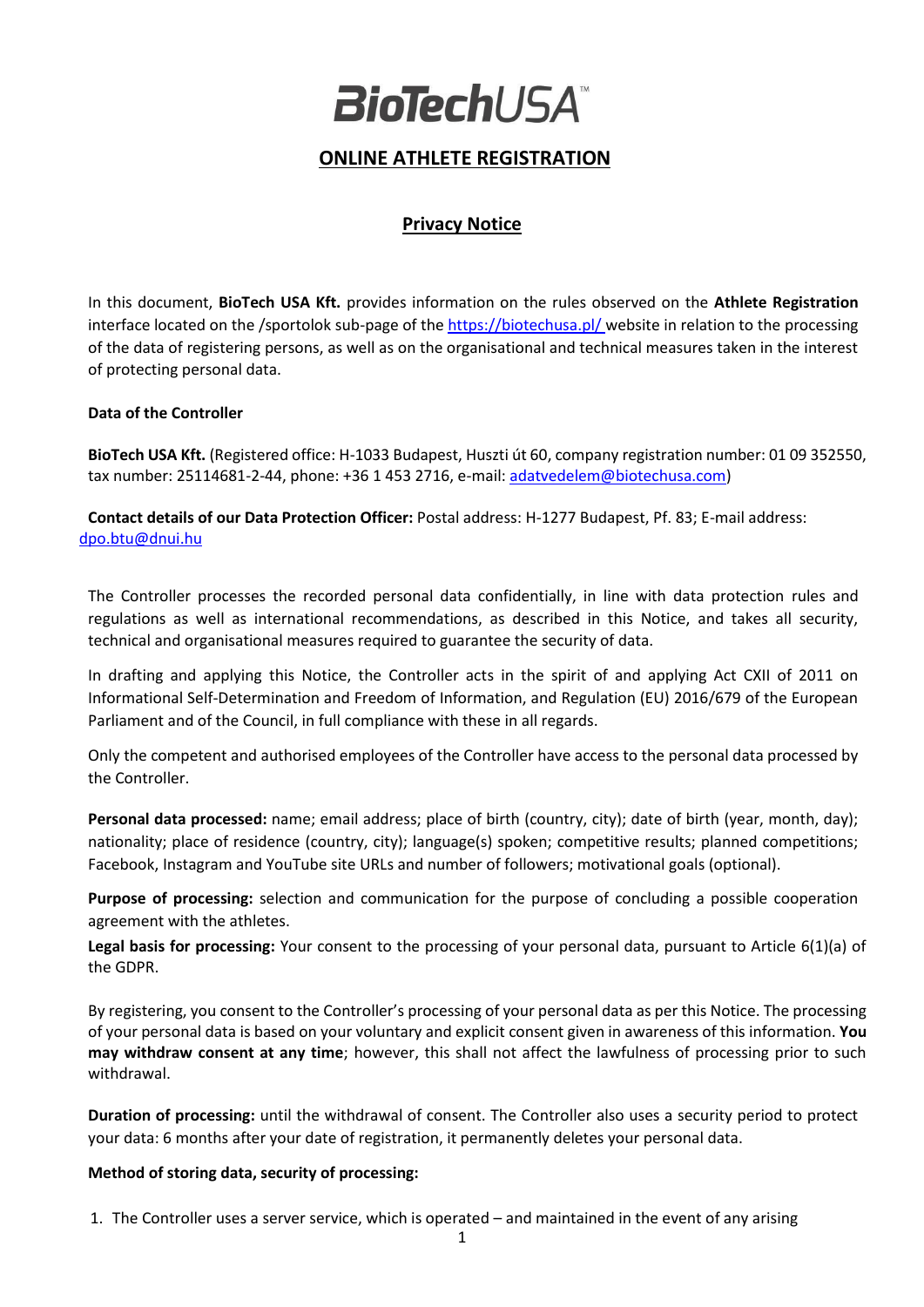problems – by a contracted company.

Details of the data processor company: JLM PowerLine Korlátolt Felelősségű Társaság (registered office: H-2111 Szada, Ipari park út 12–14., Hungary, postal address: H-1033 Budapest, Huszti út 60., Hungary, company registration number: 13 09 066529, tax number: 10819768-2-13, telephone, fax: +36 1 453 2716, e-mail: [jog.jlm@biotechusa.com\)](mailto:jog.jlm@biotechusa.com).

2. The Controller's servers are operated – and maintained in the event of any arising problems – by companies contracted for this purpose.

Details of the data processor company: Mongouse Kft. (registered office: H-1117 Budapest, Budafoki út 183., Hungary, company registration number: 01 09 711243, tax number: 12943762-2-43, Tel. / Fax: +36 1 464 5856, e-mail: [info@mongouse.hu\)](mailto:info@mongouse.hu).

Details of the data processor company: Servergarden Kft. (registered office: H-1023 Budapest, Lajos utca 28– 32., Hungary, company registration number: 01 09 186097, tax number: 24855608-2-42, e-mail: [info@servergarden.hu\)](mailto:info@mongouse.hu)

Taking into account the state of the art, the costs of implementation and the nature, scope, context and purposes of processing as well as the risk of varying likelihood and severity for the rights and freedoms of natural persons, the Data Controller shall implement appropriate technical and organisational measures to ensure a level of data security appropriate to the risk.

The Data Controller implements appropriate measures to protect the data in particular from unauthorised access, alteration, transfer, disclosure to the public, erasure or destruction, accidental destruction and compromise, as well as from becoming inaccessible due to changes in the technology applied.

The Data Controller's IT system and network are protected against computer-assisted fraud, spying, sabotage, vandalism, fire and flood, computer viruses, hacking and denial-of-service attacks. The Data Controller has server-level and application-level protection mechanisms in place to provide for security.

Electronic messages forwarded through the internet, irrespective of protocol (email, web, ftp, etc.) are vulnerable to network threats which may lead to unfair activities, challenging the contract, or the disclosure or alteration of information. The Data Controller will take all reasonable precautions to provide protection against such threats. It monitors its systems so that any security discrepancies can be logged and that it has evidence in case of security incidents. In addition, system monitoring also allows for the efficiency of the precautions applied to be verified.

The Data Controller documents any personal data breaches, if any, comprising the facts relating to the personal data breach, its effects and the remedial action taken.

### **Your rights relating to data processing:**

The Controller shall provide information without undue delay, and in any event **within one month** of receipt of the request, of the action taken in response to a request under paragraphs (a) to (d) below. That period **may be extended** by two further months where necessary, taking into account the complexity and number of the requests. The Controller shall provide information on any such extension within one month of receipt of the request, together with the reasons for the delay.

a) **Right of access:** You shall have the right to obtain feedback from the Controller on the processing of your personal data, to request information on the details of the processing, and to obtain from the Controller, in a portable format, your personal data processed in relation to the campaign.

b) **Right to rectification:** you shall have the right to obtain from the Controller without undue delay the rectification of inaccurate personal data concerning you, and to request your incomplete personal data to be supplemented.

c) **Right to erasure ("right to be forgotten"):** You may request, in writing sent to the Controller's contact e-mail address indicated above, by fax or post, or by making a recorded communication to the telephone number provided, the termination of the processing of your personal data. In such case, the Controller will take all reasonable steps to inform all additional processors of your request to terminate processing.

d) **Right to restriction of processing:** you shall have the right to obtain from the Controller restriction of processing